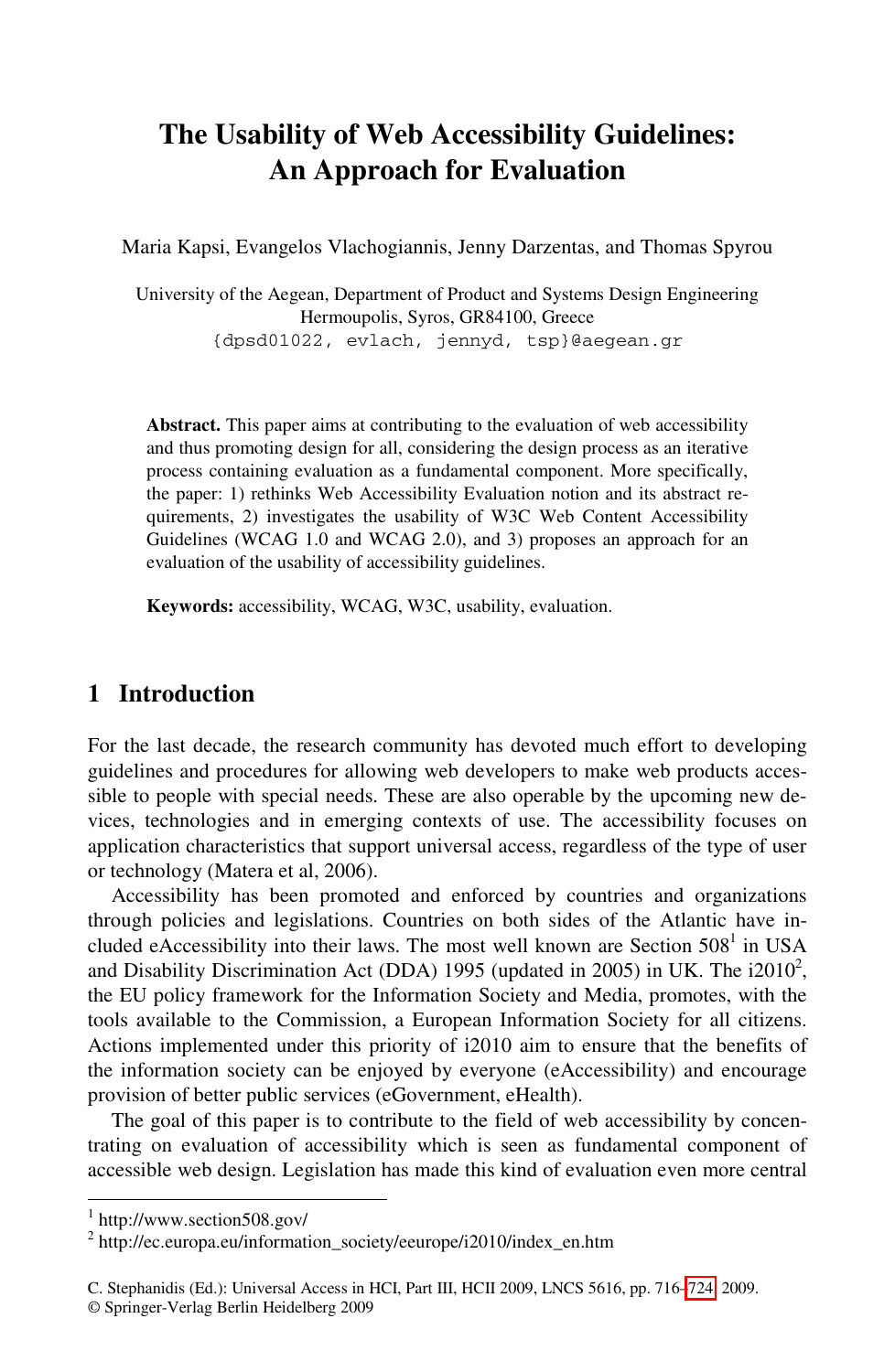to web accessibility as it is required for the conformance of web sites to the corresponding laws. That is, without evaluations of web sites to see whether they pass certain tests and checks and comply with the guidelines, these laws cannot be enforced. Laws promoting accessibility are often linked with well established de-facto standards, like Web Content Accessibility Guidelines (WCAG) recommended by the Web Accessibility Initiative (WAI) of World Wide Web Consortium (W3C).

This paper begins with a presentation of the state of the art in the field of web accessibility evaluation. Next the authors attempt to distinguish the notion of web accessibility from usability so as to contribute to the clarification of web accessibility. The usability of accessibility guidelines is examined; and more specifically WCAG 2.0 is compared with WCAG 1.0, in terms of their respective usability by applying them to a web page. Finally, this paper proposes an approach for the evaluation of the usability of web accessibility guidelines. The approach is sufficiently abstract so that it can serve the design of any set of web accessibility guidelines. This research examines guidelines from an evaluator perspective rather than a web site creator perspective.

#### **2 Background**

The WCAG guidelines were first formulated in 1997, (WCAG 1.0) and offered alongside the recommendations, techniques to remedy problem situations. However, these techniques were HTML centric and generally based upon technologies of a now previous decade and already in 2001 work began upon a new set of guidelines that resolved to be less technology dependent (Caldwell et al, 2006).

According to WCAG 2.0: 1) the Information and user interface components must be presentable to users in ways they can perceive, 2) the user interface components and navigation must be operable, 3) the information and the operation of user interface must be understandable and 4) the content must be robust enough that it can be interpreted reliably by a wide variety of user agents, including assistive technologies.

The seven-year (since 1st working public draft in 2001) effort to reach consensus on WCAG 2.0 produced guidelines that are fairly different from WCAG 1.0, nevertheless they still present weaknesses. According to several researchers in the field (see, for instance, Brewer, 2005 and Moss, 2006), they are presented at a very abstract level using general and vague terms, they are characterized by low usability level since they use even more obscure terminology than WCAG 1.0 and they require a great deal of explanation to become comprehensible.

Until very recently, web designers and those commissioning web sites, were faced with a dilemma regarding which of the versions of WCAG they should use since the first one is well out of date but stable, while the second one up to date but generating much doubt because of the difficulty of applying the guidelines due to their perceived lack of usability.

A methodology, which has already been adopted by some organizations, for evaluation of conformance with the WCAG 1.0 is the Unified Web Evaluation Methodology – UWEM. The UWEM is the result of the combined efforts of three European projects that make up the Web Accessibility Benchmarking Cluster – the WAB Cluster. The methodology supports both expert and automated evaluation while is suitable for detailed evaluation of single web pages, entire sites and sets of sites. The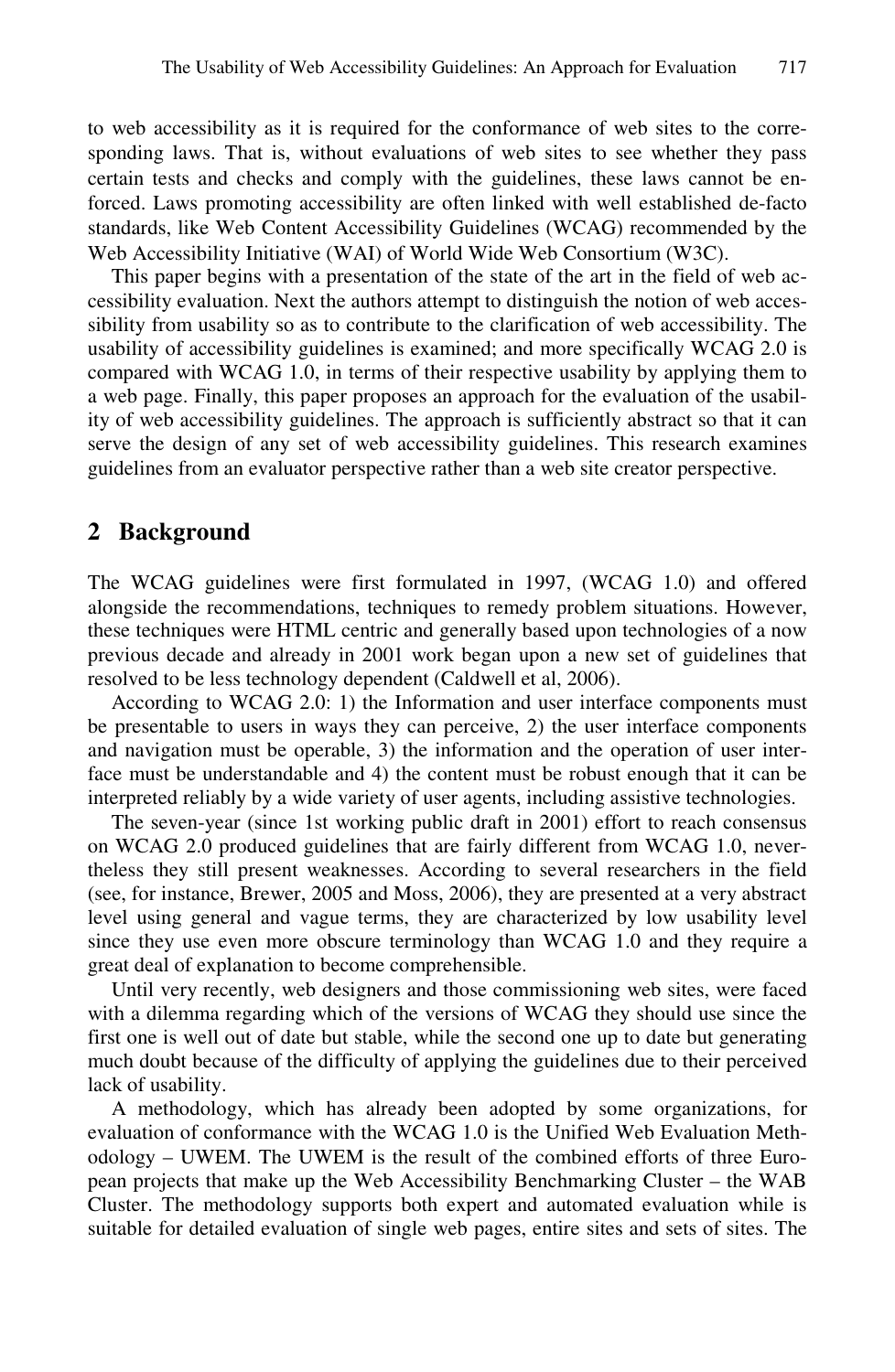UWEM provides also recommendations sampling methods and reporting options. The goals of the evaluation diversify: 1) acquire a quality label, 2) get feedback on problematic issues to be improved, or 3) comparative evaluation of multiple sites so as to get information about websites that are below average regarding web accessibility (monitoring) or identify good practice examples (Nietzio et al, 2008) Some changes are required for the maintenance of UWEM, especially regarding WCAG 2.0.

Reporting the results of the evaluation is a critical task since any redesign is based upon the report. It becomes even more critical in cases where there is more than one evaluator. For helping with the report, theUWEM suggests, without being restrictive, the use of the Evaluation and Report Language (EARL) (McCathieNevile and Abou-Zahra, 2007). EARL is designed to describe the evaluation results in a machine readable (XML/RDF) format. Using EARL facilitates the comparison of test results; and allows the aggregation of test results. The main components of the EARL report structure are 1) Who (or which tool) runs a test, 2) The resource tested, 3) The result(s) of the test and 4) The tested criterion(-a). EARL is used for the reporting of this work's case study.

#### **3 Rethinking Web Accessibility - Accessibility vs. Usability**

Investigating the literature on the history of web accessibility, reveals that there is still no clear distinction between the former notion and the well established notion of usability. According to several approaches (e.g. Thatcher et al., 2002; Henry, 2007), web accessibility is considered as a special case of usability. These approaches basically rely on the ISO 9241-11 (International Organization for Standardization) definition of usability. The definition includes: a) the PwD (People with Disabilities) as prescribed users and b) a plethora of conditions, including assistive technologies as a specific context of use. Based on such a definition, if a user interface stands as accessible then this entails that it is usable as well (see Fig. 1).



**Fig. 1.** Usability Vs Accessibility from an ISO perspective

However, in real life this does not hold, as several "accessible" designs seem not be necessarily usable. For instance, in the case of a non-descriptive alternative text being used for an image, the design would probably pass an automatic accessibility evaluation successfully (WCAG 1.0), this does not mean that such a design would be usable.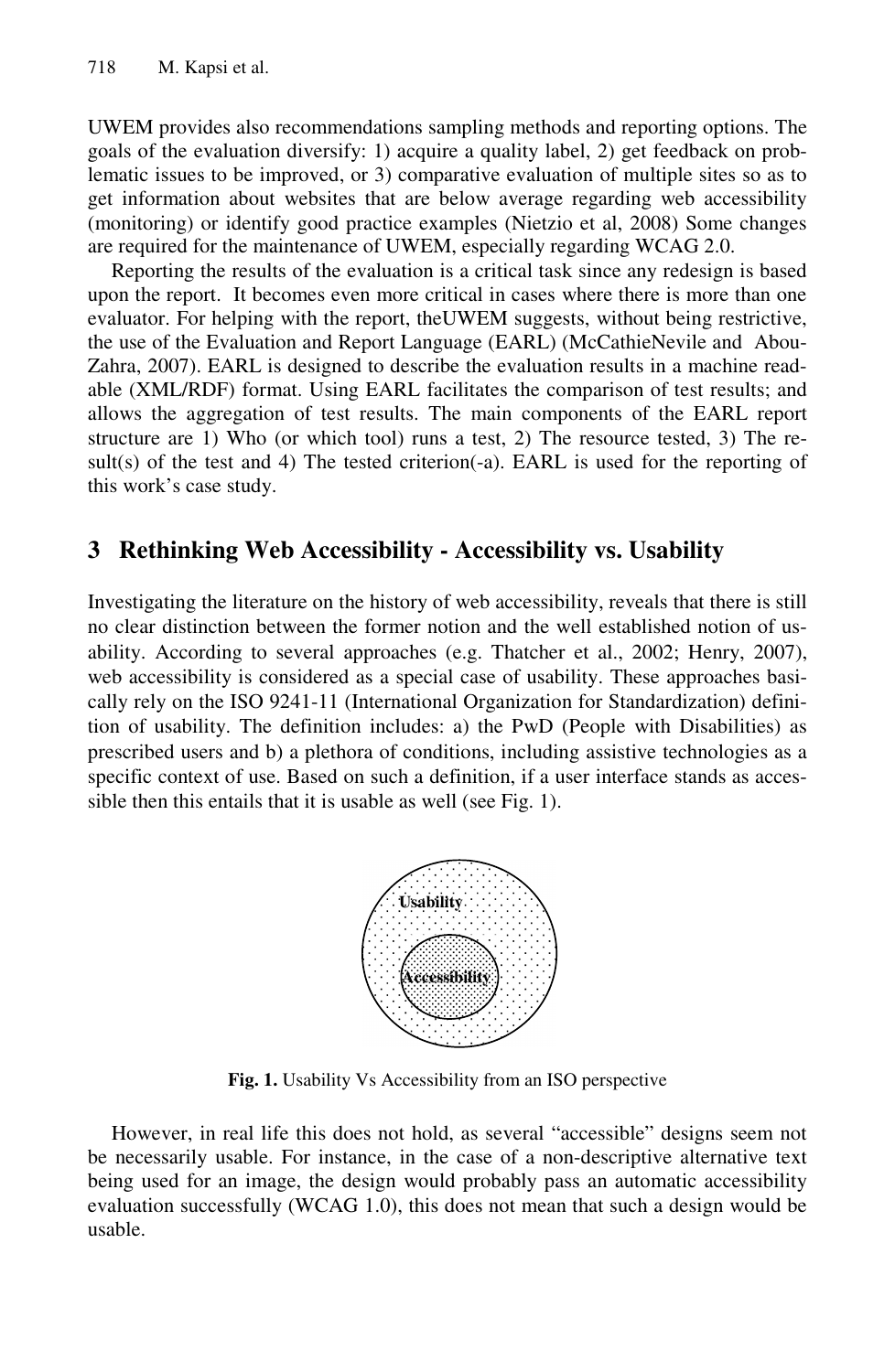A way to examine the relation between usability and accessibility could be a kind of classification of user interface problems (Henry, 2007):

- *Usability problems:* face all users equivalently regardless of their abilities. In other words, someone with a disability is not at disadvantage on usability issues, when compared with a non-disabled user
- *Accessibility Problems:* This kind of problems prevents PwD from accessing a web page. This means that a person with disabilities is at disadvantage compared with a non-disabled person

Other researchers (e.g. RNIB, 2008) try to distinguish accessibility from usability as being to completely separate notions (see Fig. 2).



**Fig. 2.** Usability Vs Accessibility: Separate notions?

A possible reason of confusion regarding aforementioned notions may be due to the fact that accessibility was introduced for the first time as a design requirement by the U.S.A. Section 508 – Rehabilitation Act. Here accessibility was identified with a series of guidelines and, as a consequence, designers focus on the technical aspects of the notion. This means that the wider definition, which includes the viewpoint of usability, was seen as something apart and separate from accessibility.



**Fig. 3.** Usable Accessibility: The intersection

Based on Thatcher et al. (Thatcher et al., 2002), who defined the notion of usability based on Nielsen's principles (Nielsen, 1995) and the technical viewpoint of accessibility based on the principles of WCAG 2.0, it seems that the usability viewpoint of accessibility, what is termed as Usable Accessibility, can be identified through the correspondences of the usability principles to the accessibility principles. This correspondence is actually the intersection of the two notions. So, it can be seen in Fig.3 that some characteristics are pure usability or accessibility ones and some other belong to the grey area of the intersection.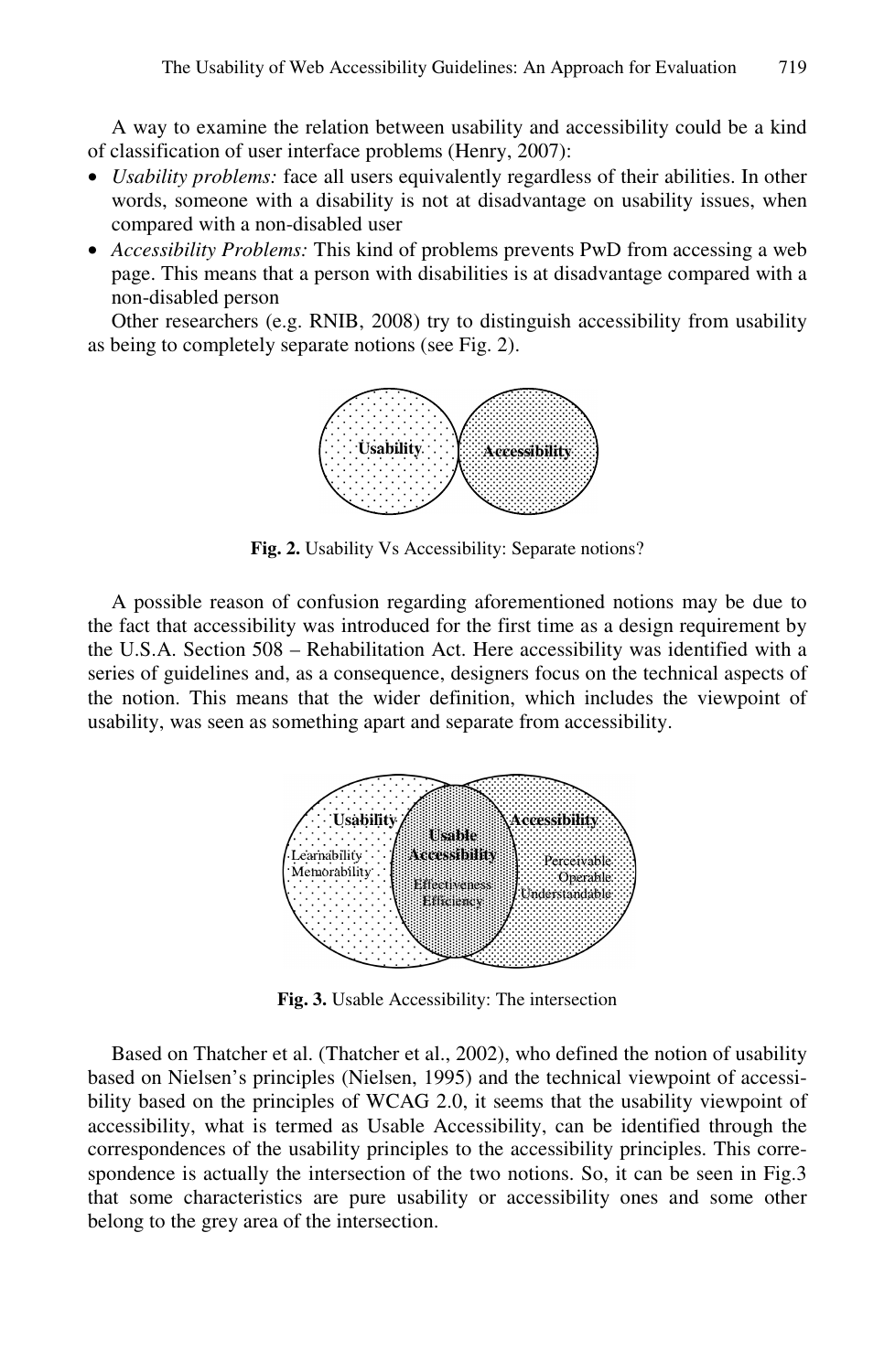## **4 A Preliminary Comparative Evaluation of WCAG 1.0 and 2.0**

Aiming at investigating the usability of both WCAG 1.0 and WCAG 2.0, a comparative study of a single web page took place as part of a final year project at the Department of Product and Systems Design Eng. (DPSD) – University of the Aegean. The evaluators were final year students, who seemed a good choice in order to represent a novice average reader of WCAG. The actual subject of evaluation was the home page of the DPSD web site (http://www.syros.aegean.gr/gr.aspx). Of course such a restricted evaluation is not capable of raising all the issues as it does not even cover all the guidelines; however it is capable of providing a first picture and provide guidance for further work on the usability of the guidelines. More details can be found in (Kapsi et al, 2009) which deals with the evaluation reports.

The perspective of this paper is to focus on the usability issues faced while using the WCAG 2.0, especially in comparison with the use of WCAG 1.0. It should be mentioned that such conclusions are drawn mostly from the experience of a novice web accessibility evaluator who firstly came in contact with WCAG 1.0 and then with WCAG 2.0.

The first contact with WCAG 2.0 causes a very negative perception for their usability as the document structure and organization seems difficult to understand. It is time consuming to get used to these and thus difficult to practice efficiently When the WCAG reader is on the level of principles or even the level of guidelines it seems difficult to ground the meaning of each of them. However, this becomes much clearer when the reader reach the techniques level, something that does not happen with WCAG 1.0.

However, it could be claimed that having studied WCAG 1.0 before, probably made the readers' somewhat biased to the structure of WCAG 1.0 and consequently made understanding the WCAG 2.0 structure much more difficult. For instance, the reader tends to look for a correspondence between principles / guidelines and Checkpoints / Success Criteria but it finally makes more sense to correspond checkpoints with WCAG 2.0 techniques, which is not also absolutely correct. It would be very interesting to investigate the opinion of another set of users who do not come through WCAG 1.0 before working with WCAG 2.0.

On the other hand, WCAG 2.0 terms and notions seemed more understandable as the users met them in the previous version as well. WCAG 2.0 techniques seem really useful to effectively guide the designer to the conformance with the success criteria. However, some of the success criteria seem rather wordy requiring more time to understand and apply. The techniques give precise instructions and have none of the generalities that are found in WCAG 1.0. Finally, it is probably unavoidable but also disappointing that both WCAG 1.0 and 2.0 versions make extensive use of their own terminology and thus use of "jargon" makes comprehension for a non-expert user very difficult.

### **5 An Approach for a Usability Evaluation of Web Accessibility Guidelines**

From the discussion in the last section, it appears that the test of the WCAG create several usability problems that may prevent, especially novice designers, from applying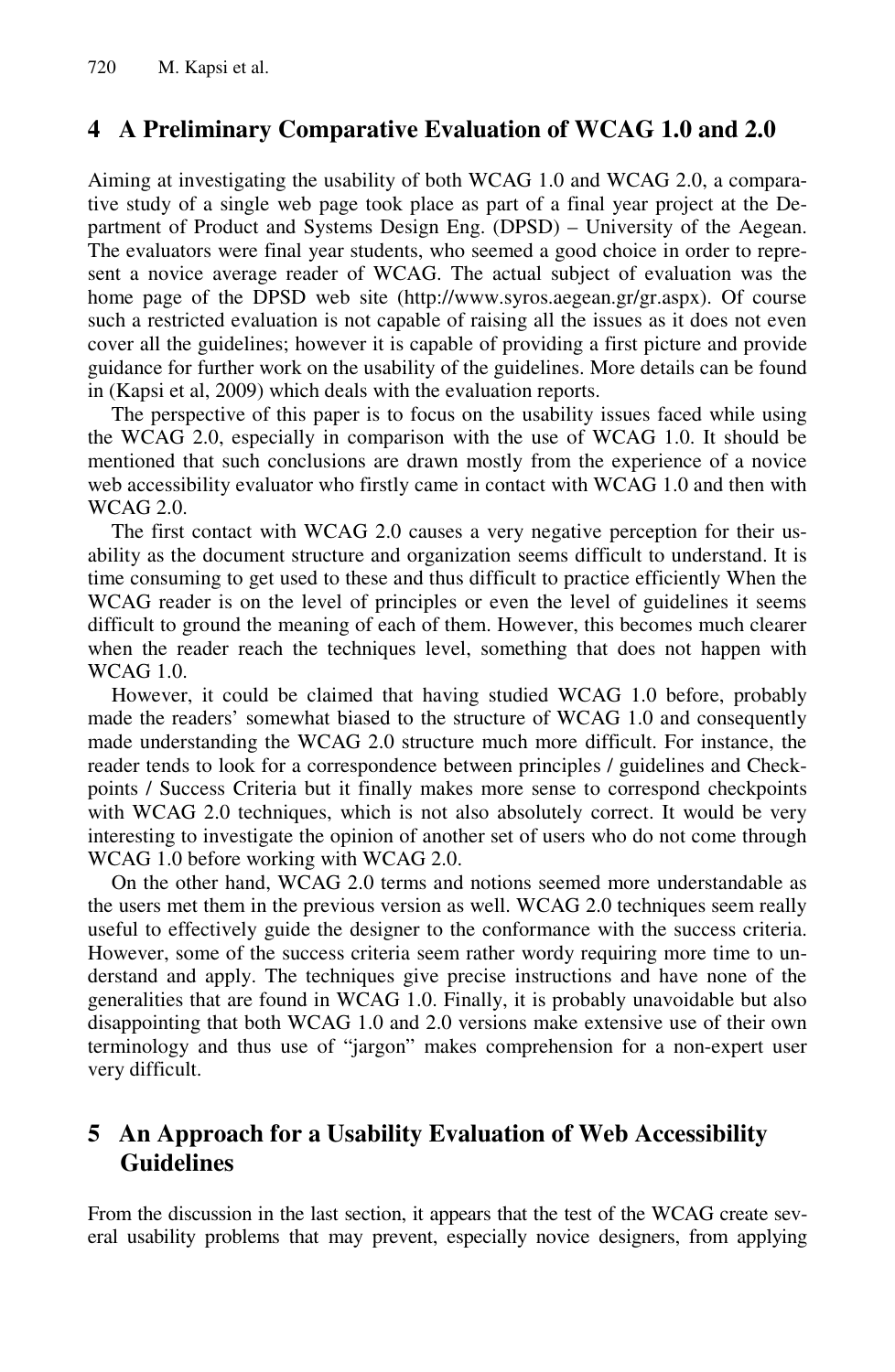them and consequently pose barriers to the accessibility of the web. In this section the authors propose an approach for evaluating the usability of guidelines, in particular those relating to accessibility. Such an approach could be used in order to evaluate the current version of WCAG or other sets of guidelines or even to support the design of future guidelines.

The proposed evaluation process is based on Demarteau's theoretical framework of evaluation processes (Demarteau, 2002) in the field of program evaluation. According to Demarteau evaluation consists of three components: *"the process of information collection; the value judgment that is the product of this process; and finally the use of the value judgment in the decision making leading to action. These three components also cover three evaluation issues: to know, judge and decide*."

Based on the Demarteau framework, the work here specifies as "*process of information collection*" the collection of data regarding guidelines usability issues. In particular, in this evaluation phase, all the usability problems that concern accessibility guidelines are collected as the last step leading to the decision making for the improvement of the problematic situation.

#### **Guidelines Usability Evaluation Process**

| Collection of data regarding<br>guidelines usability | Critique of usability<br>issues                                          | <b>Decision making</b>           |
|------------------------------------------------------|--------------------------------------------------------------------------|----------------------------------|
| (Prospective guidelines)<br>usability issues)        | (Classification /<br>association of problems<br>and overall conclusions) | (Suggestions for<br>improvement) |

**Fig. 4.** Evaluating the Usability of Guidelines

In order to support the evaluator in data collection regarding usability issues of the guidelines, the basic principles of the heuristic evaluation usability method (Nielsen, 1994), an inspection evaluation approach, have been recruited. Nielsen describes heuristic evaluation (Nielsen and Molich, 1990; Nielsen 1994) as a usability engineering method for finding the usability problems in a user interface design so that they can be attended to as part of an iterative design process. The method involves having a small set of evaluators examine the interface and judge its compliance with recognized usability principles (the "heuristics"). In particularly, for the evaluation of the user interface design Nielsen came up with ten general principles<sup>3</sup> including: 1) visibility of system status, 2) match between system and the real world, 3) user control and freedom, 4) consistency and standards, 5) error prevention 6) recognition rather than recall, 7) flexibility and efficiency of use, 8) aesthetic and minimalist design, 9) Help users recognize, diagnose, and recover from errors and 10) Help and documentation.

Based on the preliminary evaluation of the WCAG (Kapsi et al, 2009) and authors' experience, it appears that a set of guidelines can be examined from three different perspectives: the structure, the content and the interface (for the case of WCAG the interface being the interface into a hypertext document). Consequently, from such a point of view, the usability evaluation of a set of guidelines involves their examination from all these

 3 http://www.useit.com/papers/heuristic/heuristic\_list.html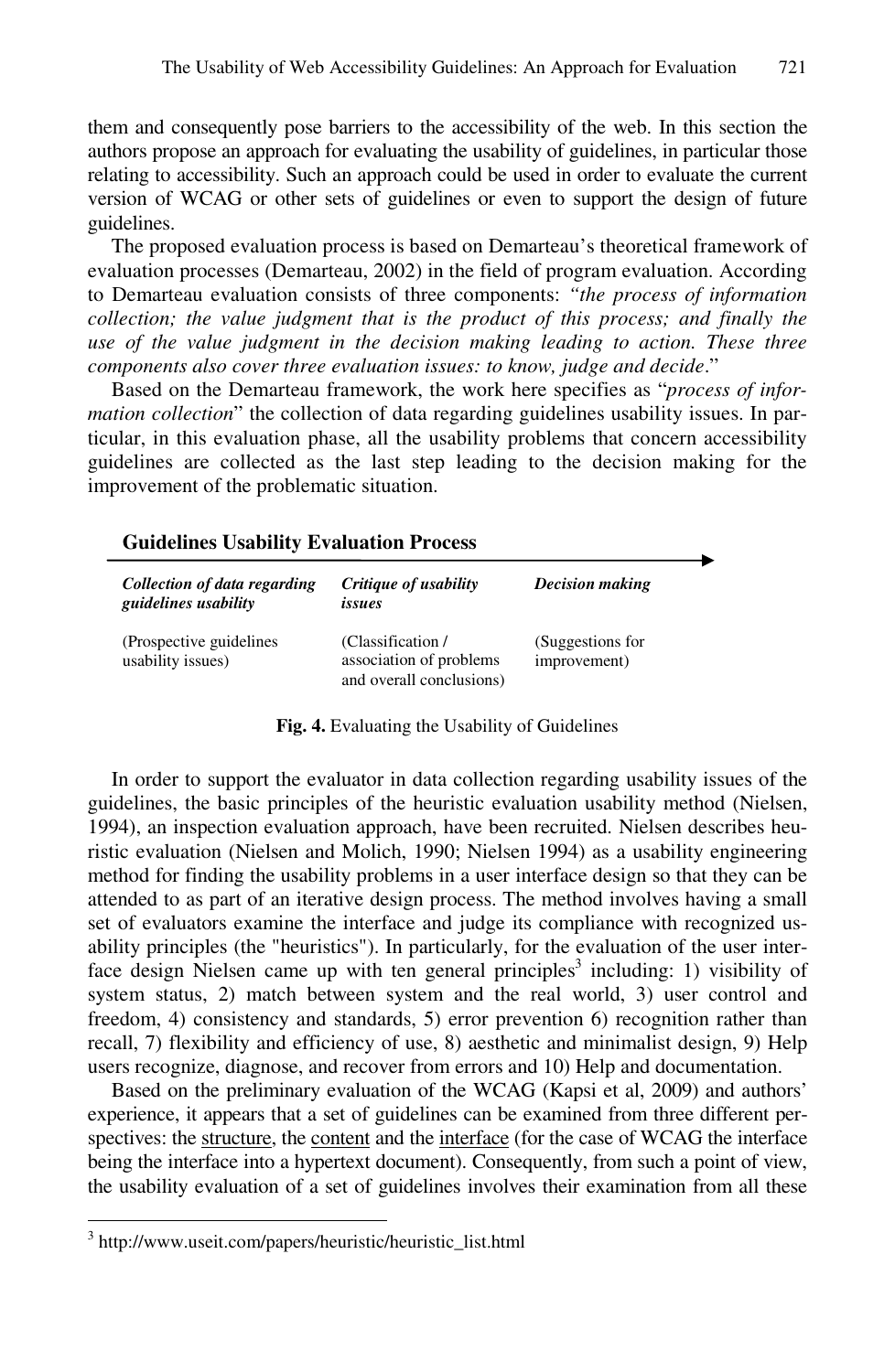three perspectives. For the evaluation of each perspective, the authors have adopted and adapted Nielsen's principles. Specifically for the interface perspective the ten principles apply as they are and thus they are not discussed further. The adapted heuristics for the structure are analyzed in Table 2.

| <b>Structure Perspective Heuristics</b> |                                                                                                                                                                                                                                                                                                                                           |  |
|-----------------------------------------|-------------------------------------------------------------------------------------------------------------------------------------------------------------------------------------------------------------------------------------------------------------------------------------------------------------------------------------------|--|
| Transparency/<br>Visibility             | The abstraction levels of guidelines should be transparently organized.<br>Specifically, starting from the higher level of organization the meaning and<br>the content of the guideline should be clear and unambiguous for the reader<br>to understand. Additionally, the passage between the levels of abstractions<br>should be smooth |  |
| <b>Effectiveness</b>                    | The structure of the guidelines should increase the productivity of the reader<br>and not only distinguishing between the sections. This means that logical<br>organization of the guidelines should be helpful.                                                                                                                          |  |
| Easy to remember                        | The structure should be easy to remember, so that an occasional reader could<br>return after a period and still be able to use it effectively                                                                                                                                                                                             |  |
| Documentation                           | Documentation should be provided in case the user needs further help under-<br>standing (e.g. texts for deeper understanding of the structure)                                                                                                                                                                                            |  |

**Table 1.** Structure Perspective Heuristics

The adapted heuristics for the content perspective are analyzed in Table 2.

| <b>Content Perspective Heuristics</b> |                                                                                                                                                                                                                                                                                                                                                               |  |
|---------------------------------------|---------------------------------------------------------------------------------------------------------------------------------------------------------------------------------------------------------------------------------------------------------------------------------------------------------------------------------------------------------------|--|
| Error prevention                      | The guidelines should report examples to be avoided, bad practices and<br>promote error notification before these happen.                                                                                                                                                                                                                                     |  |
| Severity                              | The texts should be short, simple and targeted. The terminology should be<br>simple.                                                                                                                                                                                                                                                                          |  |
| Consistent                            | Avoid using jargon language. When special terminology is unavoidable,<br>provide special glossary and use terminology consistently                                                                                                                                                                                                                            |  |
| Application practices                 | The reader should meet real world examples in order to ensure the passage<br>of the theoretical guideline to the application in real world                                                                                                                                                                                                                    |  |
| Help                                  | The guidelines need to be understandable without using requiring help.<br>However, guidelines documents should provide help in order to support the<br>reader in case there are misunderstandings. The help need to be short, acces-<br>sible through search facilities, provide step by step guidance and be focused<br>to the desired result for the reader |  |

#### **Table 2.** Content Perspective Heuristics

# **6 Conclusions and Further Work**

Considering that accessibility guidelines create usability issues that prevent the promotion of web accessibility, this paper presented an approach for guiding the usability evaluation of accessibility guidelines. More specifically, this work tried to provide the fundamental components that need to be taken into account during the design of accessibility guidelines so as to be usable. This approach is studied as a design process itself, in which there can be identified correlated phases. The proposed approach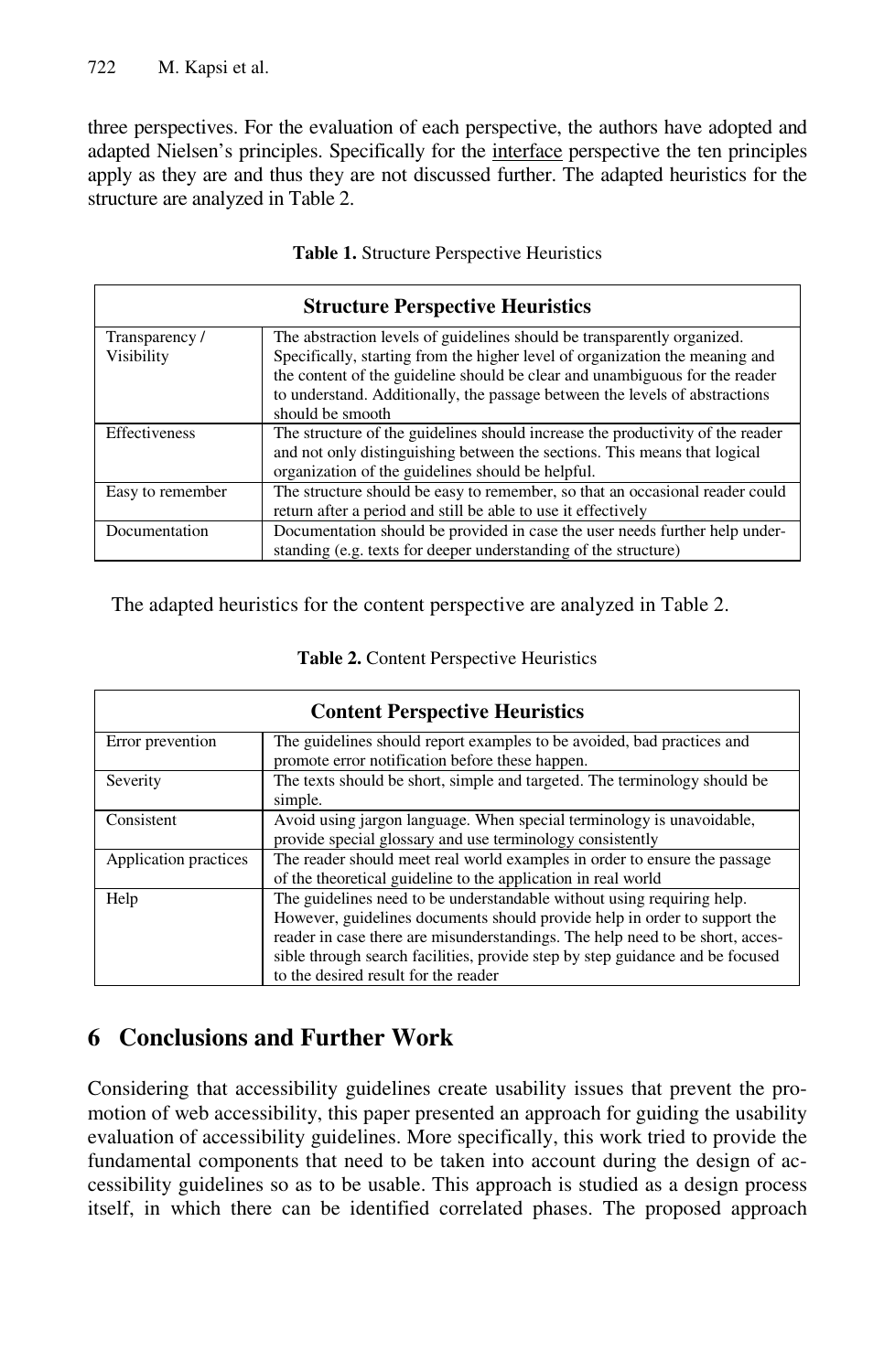provides a model so that it can support the evaluator in order to go through with each phases and optimize alternatives.

This paper presented a viewpoint of the notion of web accessibility by attempting to place web accessibility's place on the research map by comparing it with the well established field of usability, and at the same time clarifying the relation between the usability and accessibility. The need to attend to the usability of accessibility guidelines was discussed and in particular WCAG usability was briefly examined and came up with several conclusions. These conclusions were fed back to an emerging approach for a usability evaluation of any set of accessibility guidelines. Such an approach can be used for the evaluation of existing guidelines, probably not restricted in the accessibility field, but could also be used themselves as guidelines for the design of future guidelines.

Of course, from such a preliminary evaluation of WCAG the conclusions cannot be that generalisable. The approach would need to be improved and evaluated. As the proposed model is based on heuristic evaluation, it seems important to involve more designers and evaluators for better results. In particular, many evaluators should be involved on the same web accessibility guidelines' set so as to take into account more and diverse aspects of usability issues. In this way many probable usability issues may be dealt with before delivering to users and in this way it could be arisen, indirectly, some failures of the model. Nevertheless, this work has provided a viewpoint which can be used for further research. Using our proposed evaluation process, based on the heuristics and the diversion between content, structure and interface, it may be possible to see for instance the structure and content are usable but the interface is difficult.

Finally, as the accessibility guidelines become more and more complex primarily due to technology advances, it comes apparent the requirement for designing and developing accessibility guidelines support tools that could be able to communicate the guidelines more effectively than the guidelines themselves probably through the enhancement of the "interface perspective". The proposed approach here could play the role of design specifications for such a tool.

#### **References**

- 1. Brewer, J.: How People with Disabilities Use the Web. Working-Group Internal Draft, May 5 (2005)
- 2. Caldwell, B., Chisholm, W., Slatin, J., Vanderheiden, G.: Web Content Accessibility Guidelines 2.0. W3C Working Draft 27 (April 2006), http://www.w3.org/TR/2006/WD-WCAG20-20060427
- 3. Clark, J.: To Hell with WCAG 2. A List Apart Magazine (2006), http://www.alistapart.com/articles/tohellwithwcag2 (accessed, 29/10/08) ISSN: 1534-0295
- 4. Demarteau, M.: A Theoretical Framework and Grid for Analysis of Programme-evaluation Practices Evaluation 8, 454–473 (2002)
- 5. Henry, S.L.: Just Ask: Integrating Accessibility Throughout Design. ET\Lawton, Madison (2007), http://www.uiAccess.com/JustAsk/ ISBN 978-1430319528
- 6. Henry, S.L.: Just Ask: Integrating Accessibility Throughout Design. ET\Lawton, Madison (2007), http://www.uiAccess.com/justask/